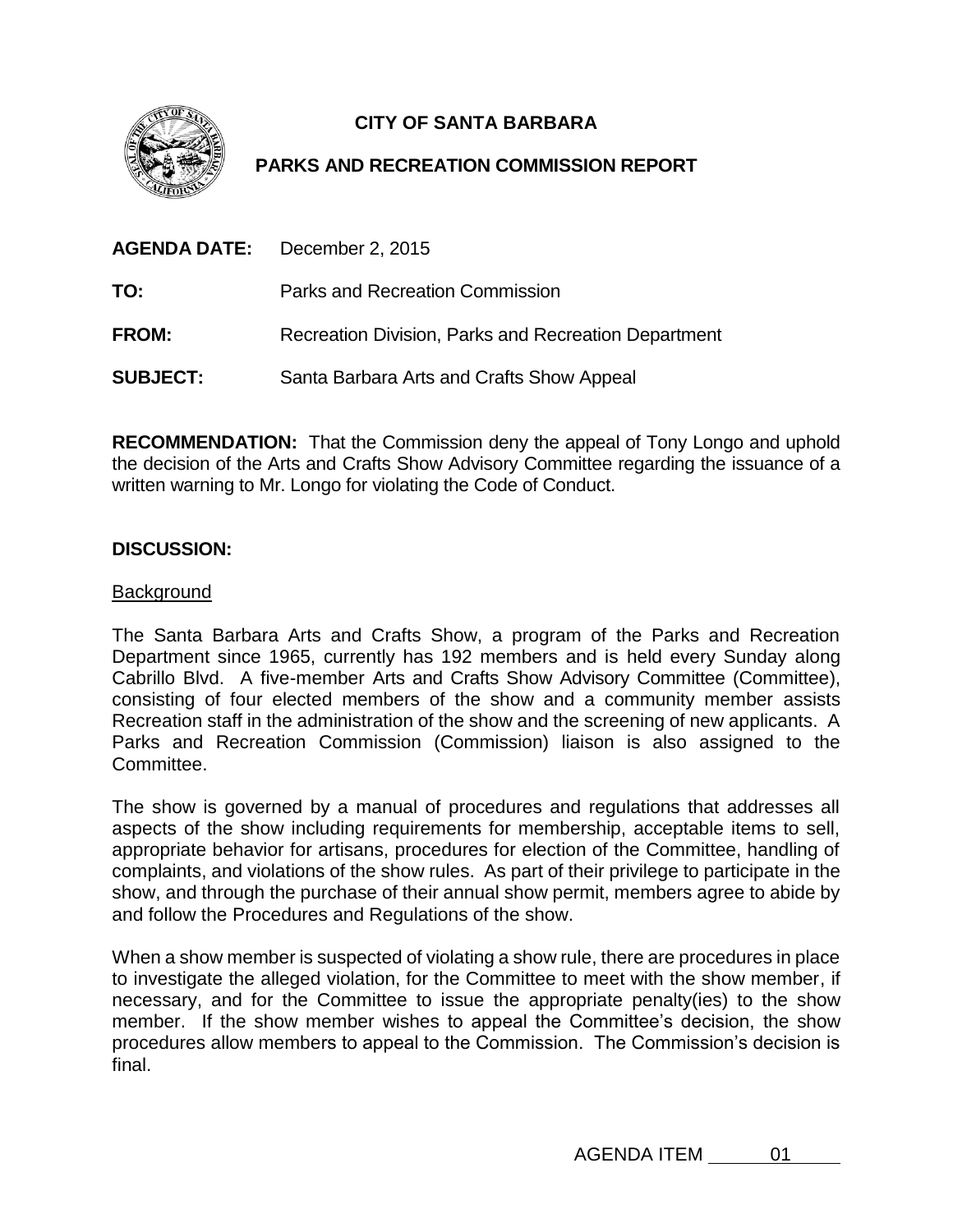Parks and Recreation Commission Report Santa Barbara Arts and Crafts Show Appeal December 2, 2015 Page 2

#### Incident Review

Parks and Recreation Department employee Trisha Dalziel documented incidents involving show member and Committee member Tony Longo on March 1, 2015 and March 15, 2015. Ms. Dalziel alleged that Mr. Longo treated staff inappropriately, and with a lack of respect and dignity when staff were performing their duties as monitors for the Santa Barbara Arts and Crafts Show.

Per the Arts and Crafts Show Procedures and Regulations, "the Recreation Supervisor may exercise discretion in determining whether to issue a Notice of Violation based upon the evidence presented in the complaint and results of the Supervisor's investigation". After reviewing the written reports and interviewing staff and witnesses, Recreation Supervisor Jason Bryan determined there was sufficient evidence to proceed with a Notice of Violation letter based on the following information:

- On March 1, 2015, Ms. Dalziel documented a situation where a weather day vote was conducted in accordance with the show's procedures and regulations. Ms. Dalziel reported that Mr. Longo began yelling at her because he did not agree with the decision to hold a vote.
- On March 15, 2015, Ms. Dalziel documented another situation where she and another monitor were tasked with placing new sandwich-board signs along the show line, helping direct the public to artists which were relocated to a second row due to the Cabrillo Boulevard bridge construction project. Ms. Dalziel stated that Mr. Longo berated her and fellow staff member, Bruce Chavez, for more than 30 minutes over where to place these new signs. Ms. Dalziel reported that Mr. Longo was yelling at staff and communicating in a demeaning and abusive manner.

Attachment 1 includes staff notes from these two dates.

As this was Mr. Longo's first cited violation of any regulation within the last 36 months, a Notice of Violation letter was issued to Tony Longo on March 20, 2015 indicating that the Recreation Supervisor determined that there was sufficient evidence to give him a written warning for violating the Parks and Recreation Department Code of Conduct. Mr. Longo was instructed that he could respond to the notice in writing and/or request a hearing with Committee. Mr. Longo requested a hearing with the Committee.

## Decision by the Committee Concerning Tony Longo

A meeting of the Committee was convened on June 18, 2015 to review the Notice of Violation and provide Mr. Longo an opportunity to respond. The Committee heard from staff including Jason Bryan, Trisha Dalziel and Bruce Chavez as well as from Mr. Longo. There was also public comment. Committee members asked questions of staff and Mr. Longo before voting 2 to 1 to issue Mr. Longo a written warning for violating the Code of Conduct. (Attachments 1-3)